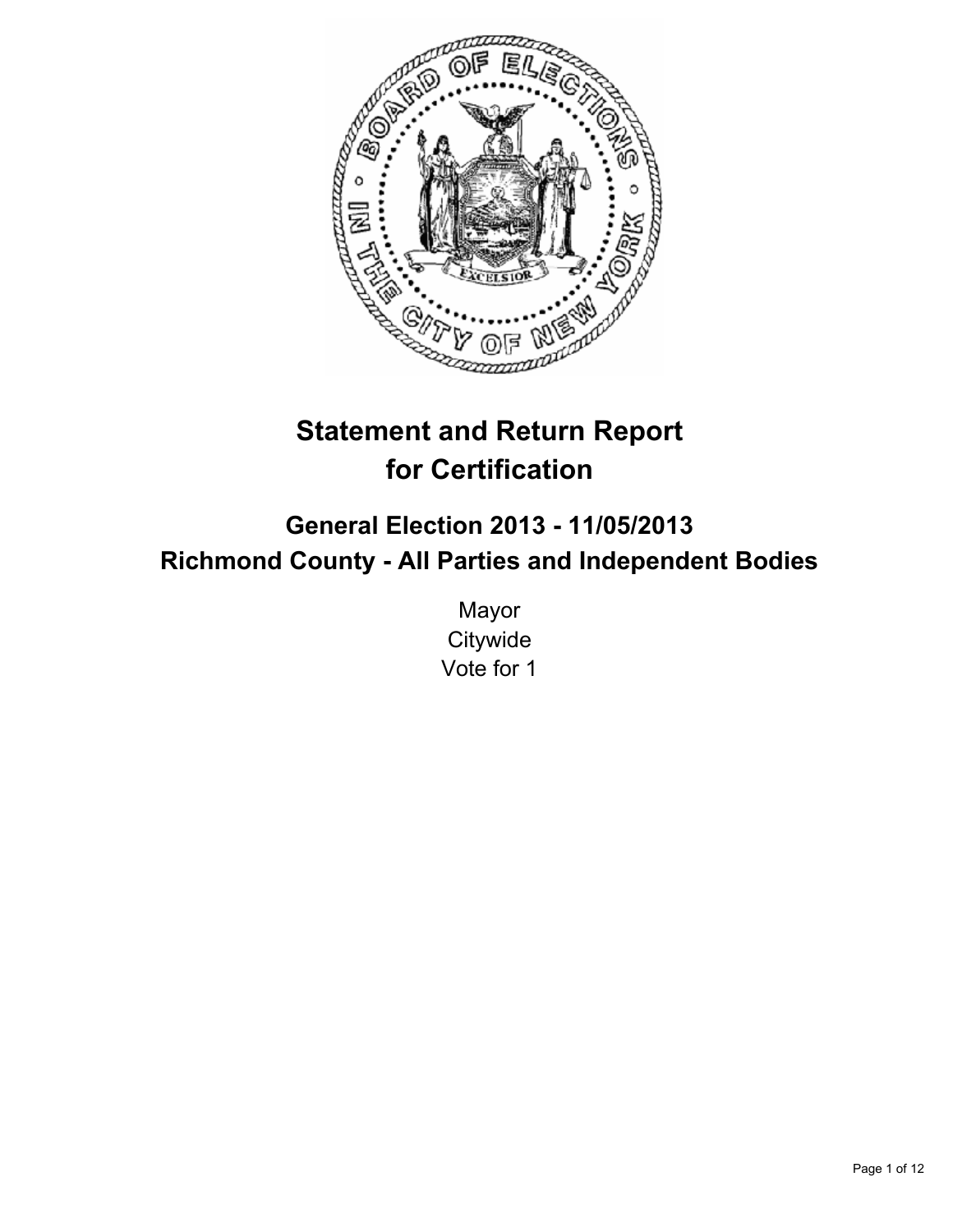

| <b>PUBLIC COUNTER</b>                                    | 18,075                  |
|----------------------------------------------------------|-------------------------|
| <b>EMERGENCY</b>                                         | 0                       |
| ABSENTEE/MILITARY                                        | 988                     |
| <b>FEDERAL</b>                                           | 0                       |
| SPECIAL PRESIDENTIAL                                     | 0                       |
| <b>AFFIDAVIT</b>                                         | 160                     |
| <b>Total Ballots</b>                                     | 19,223                  |
| Less - Inapplicable Federal/Special Presidential Ballots | 0                       |
| <b>Total Applicable Ballots</b>                          | 19,223                  |
| BILL DE BLASIO (DEMOCRATIC)                              | 11,763                  |
| JOE LHOTA (REPUBLICAN)                                   | 4,978                   |
| JOE LHOTA (CONSERVATIVE)                                 | 917                     |
| BILL DE BLASIO (WORKING FAMILIES)                        | 627                     |
| ADOLFO CARRION JR. (INDEPENDENCE)                        | 187                     |
| ANTHONY GRONOWICZ (GREEN)                                | 97                      |
| JACK HIDARY (JOBS & EDUCATION)                           | 46                      |
| JOE LHOTA (TAXES 2 HIGH)                                 | 79                      |
| MICHAEL SANCHEZ (LIBERTARIAN)                            | 59                      |
| DANIEL B. FEIN (SOCIALIST WORKER)                        | 18                      |
| JOSEPH MELARAGNO (AFFORDABLE TMRW)                       | $\overline{2}$          |
| CARL E. PERSON (REFORM)                                  | 7                       |
| JACK HIDARY (COMMON SENSE)                               | 9                       |
| JIMMY MCMILLAN (RENT IS 2 DAMN HIGH)                     | 40                      |
| RANDY CREDICO (TAX WALL STREET)                          | 19                      |
| ERICK J. SALGADO (SCHOOL CHOICE)                         | 40                      |
| JOE LHOTA (STUDENTS FIRST)                               | 11                      |
| SAM SLOAN (WAR VETERANS)                                 | 12                      |
| MICHAEL K. GREYS (FREEDOM)                               | 10                      |
| MICHAEL J. DILGER (FLOURISH)                             | $\overline{2}$          |
| ANTHONY WEINER (WRITE-IN)                                | $\overline{\mathbf{c}}$ |
| BILL REILLY (WRITE-IN)                                   | 1                       |
| <b>BRANDI RENEEPICKUP (WRITE-IN)</b>                     | 1                       |
| CATE MANN (WRITE-IN)                                     | 1                       |
| CHRISTINE QUINN (WRITE-IN)                               | 5                       |
| CHRO MOLLNAN (WRITE-IN)                                  | 1                       |
| DONALD MULLIGAN (WRITE-IN)                               | 1                       |
| JOHN C. LIU (WRITE-IN)                                   | 1                       |
| JOHN CATSIMATIDIS (WRITE-IN)                             | 1                       |
| JOHN TEST (WRITE-IN)                                     | 1                       |
| JUDITH A. SAPERSTEIN (WRITE-IN)                          | 1                       |
| LISA PRICE LATTACLIE (WRITE-IN)                          | 1                       |
| MAX BOER JR. (WRITE-IN)                                  | 1                       |
| MICHAEL GOODWIN (WRITE-IN)                               | 1                       |
| MICHAEL REILLY (WRITE-IN)                                | 7                       |
| MIHAI BUNAI (WRITE-IN)                                   | 2                       |
| RABBI SAMAEL STEINBERG (WRITE-IN)                        | 1                       |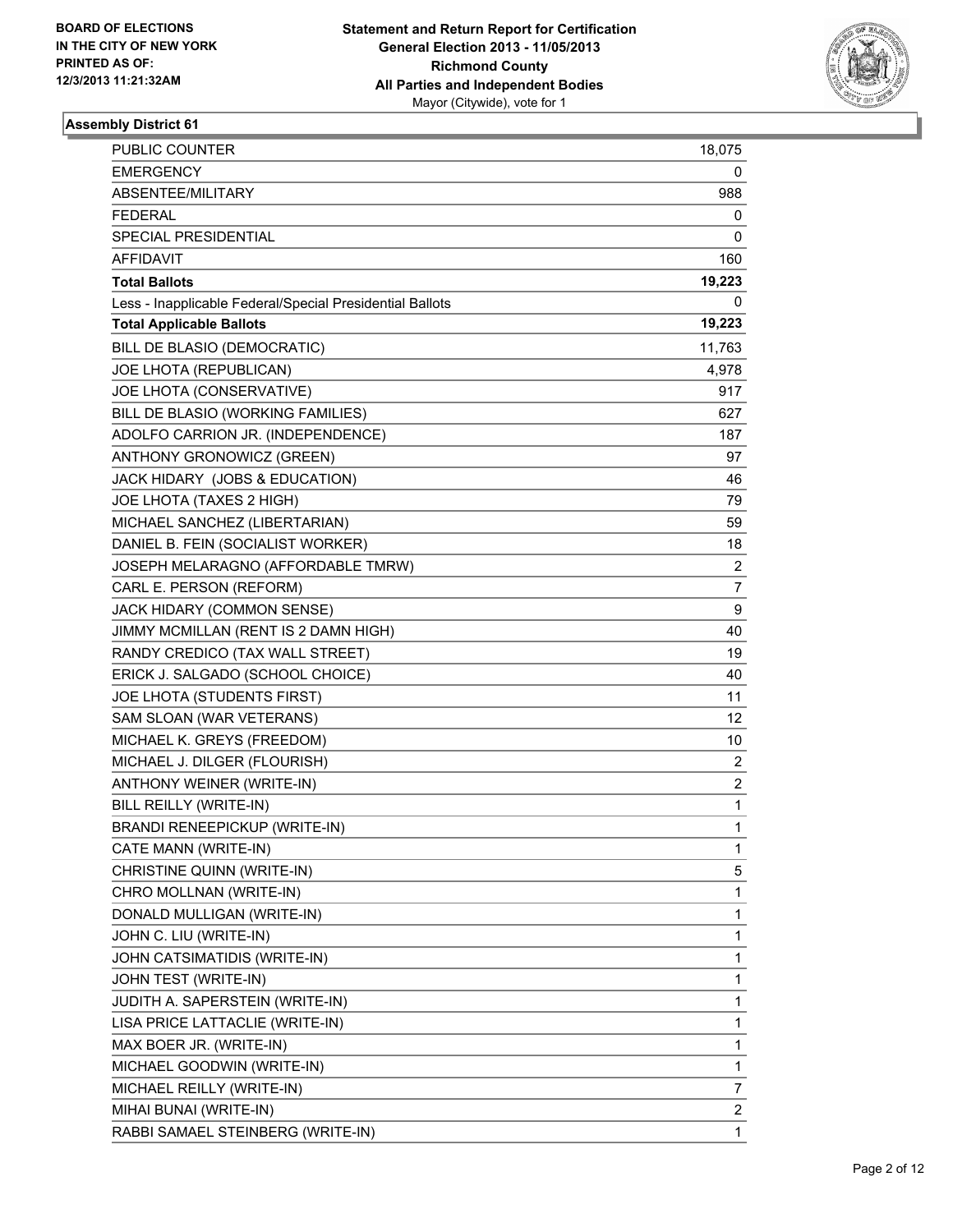

| RAYMOND KELLY (WRITE-IN)           |        |
|------------------------------------|--------|
| ROBERT MCFEELEY (WRITE-IN)         |        |
| SAL ALBANESE (WRITE-IN)            | 2      |
| SON GOKU (WRITE-IN)                |        |
| TODD COOPER (WRITE-IN)             |        |
| UNATTRIBUTABLE WRITE-IN (WRITE-IN) | 14     |
| <b>WILLIAM CLINTON (WRITE-IN)</b>  |        |
| <b>WILLIAM THOMPSON (WRITE-IN)</b> |        |
| <b>Total Votes</b>                 | 18,974 |
| Unrecorded                         | 249    |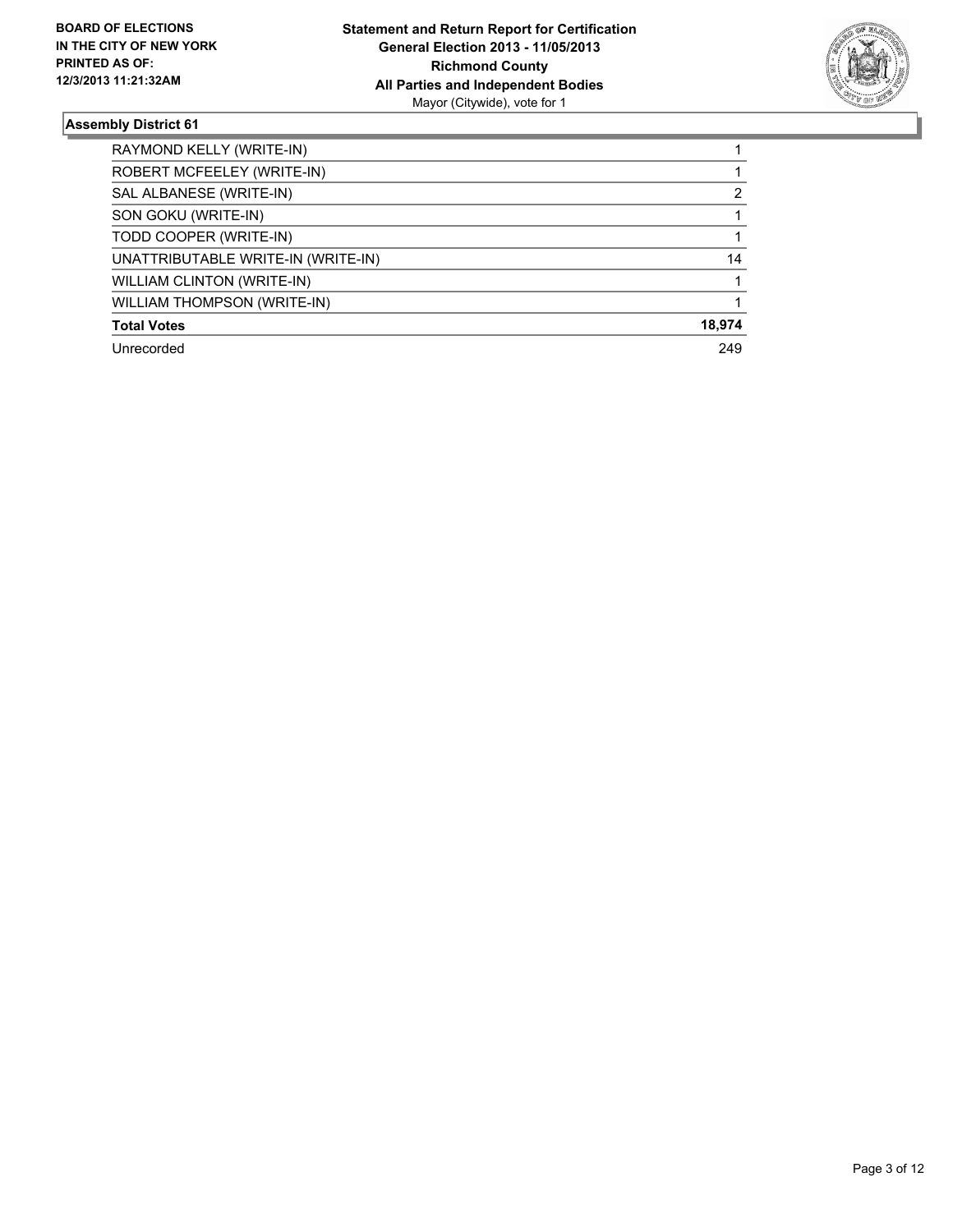

| PUBLIC COUNTER                                           | 21,122 |
|----------------------------------------------------------|--------|
| <b>EMERGENCY</b>                                         | 2      |
| ABSENTEE/MILITARY                                        | 762    |
| <b>FEDERAL</b>                                           | 0      |
| SPECIAL PRESIDENTIAL                                     | 0      |
| AFFIDAVIT                                                | 107    |
| <b>Total Ballots</b>                                     | 21,993 |
| Less - Inapplicable Federal/Special Presidential Ballots | 0      |
| <b>Total Applicable Ballots</b>                          | 21,993 |
| BILL DE BLASIO (DEMOCRATIC)                              | 5,926  |
| JOE LHOTA (REPUBLICAN)                                   | 12,748 |
| JOE LHOTA (CONSERVATIVE)                                 | 1,911  |
| BILL DE BLASIO (WORKING FAMILIES)                        | 387    |
| ADOLFO CARRION JR. (INDEPENDENCE)                        | 164    |
| ANTHONY GRONOWICZ (GREEN)                                | 73     |
| JACK HIDARY (JOBS & EDUCATION)                           | 37     |
| JOE LHOTA (TAXES 2 HIGH)                                 | 96     |
| MICHAEL SANCHEZ (LIBERTARIAN)                            | 59     |
| DANIEL B. FEIN (SOCIALIST WORKER)                        | 11     |
| JOSEPH MELARAGNO (AFFORDABLE TMRW)                       | 12     |
| CARL E. PERSON (REFORM)                                  | 12     |
| JACK HIDARY (COMMON SENSE)                               | 17     |
| JIMMY MCMILLAN (RENT IS 2 DAMN HIGH)                     | 53     |
| RANDY CREDICO (TAX WALL STREET)                          | 9      |
| ERICK J. SALGADO (SCHOOL CHOICE)                         | 9      |
| JOE LHOTA (STUDENTS FIRST)                               | 14     |
| SAM SLOAN (WAR VETERANS)                                 | 13     |
| MICHAEL K. GREYS (FREEDOM)                               | 4      |
| MICHAEL J. DILGER (FLOURISH)                             | 2      |
| ALEX T. ZABLOCKI (WRITE-IN)                              | 1      |
| ANTHONY BENNE (WRITE-IN)                                 | 1      |
| CHRISTIAN GALLO (WRITE-IN)                               | 1      |
| CHRISTINE QUINN (WRITE-IN)                               | 1      |
| DANNY PANZELLA (WRITE-IN)                                | 1      |
| ERIC GIOIA (WRITE-IN)                                    | 1      |
| ERNEST W. NORRIS (WRITE-IN)                              | 1      |
| EUGENE URBANAYYK (WRITE-IN)                              | 1      |
| FINN CRAWFORD (WRITE-IN)                                 | 1      |
| GARY RUSSELL (WRITE-IN)                                  | 1      |
| HOWARD STERN (WRITE-IN)                                  | 1      |
| JASON MEMA (WRITE-IN)                                    | 1      |
| JEANNE COLLINI (WRITE-IN)                                | 1      |
| JOHN CATSIMATIDIS (WRITE-IN)                             | 7      |
| JOHN MANCUSO (WRITE-IN)                                  | 1      |
| JOHN SANTORI (WRITE-IN)                                  | 1      |
| JOHN TEST (WRITE-IN)                                     | 2      |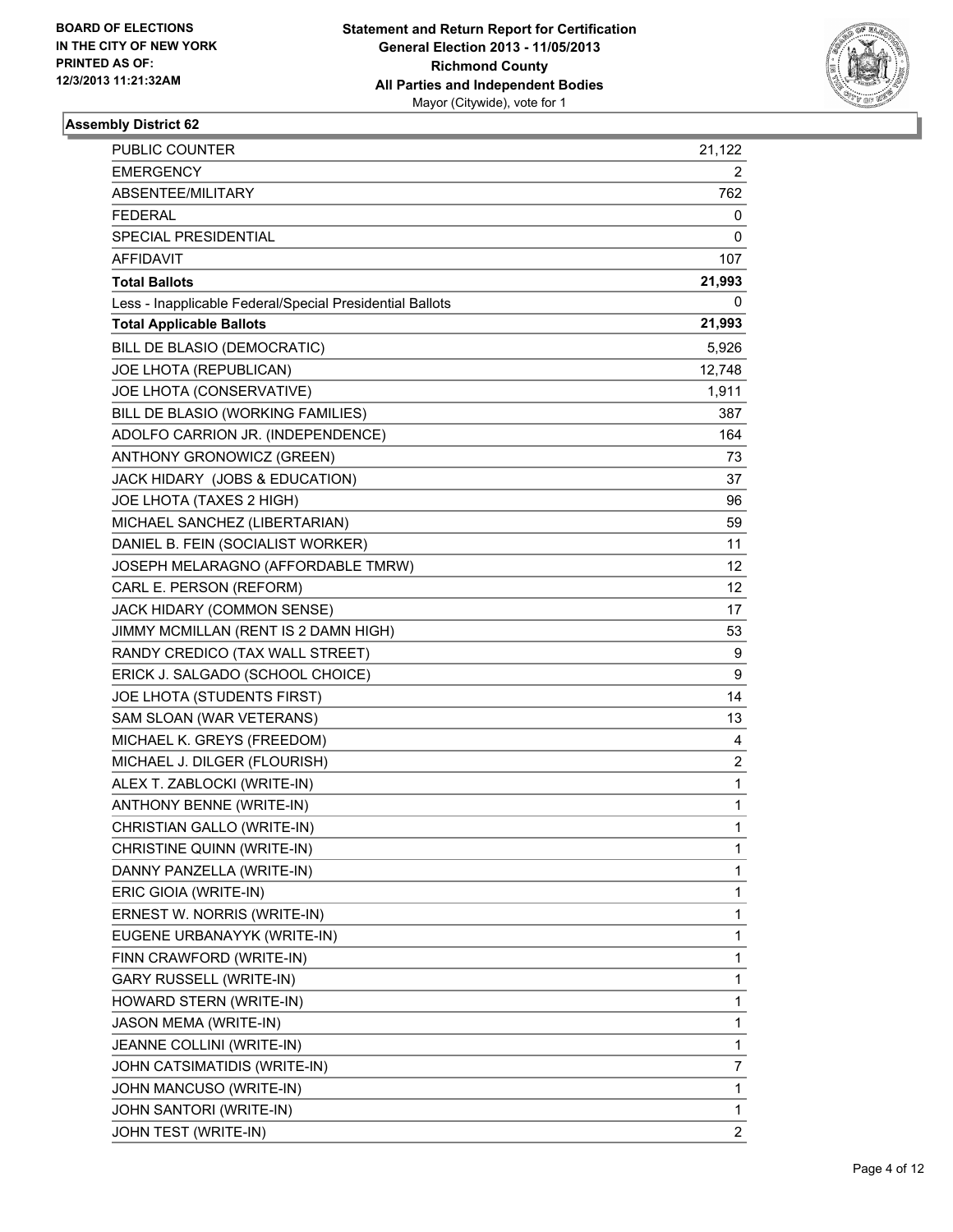

| JOSEPH BASSONO (WRITE-IN)          | 1              |
|------------------------------------|----------------|
| KATHLEEN AMADORY (WRITE-IN)        | 1              |
| KATHLEEN GORMAN (WRITE-IN)         | $\overline{2}$ |
| LISA BOVE HIATT (WRITE-IN)         | 1              |
| LOU TOBACCO (WRITE-IN)             | $\overline{2}$ |
| MATT MALLOY (WRITE-IN)             | 1              |
| MICHAEL POST (WRITE-IN)            | 5              |
| MICHAEL REILLY (WRITE-IN)          | 65             |
| MICHAEL SAVAGE (WRITE-IN)          | 1              |
| MICHAEL TOVANI (WRITE-IN)          | 1              |
| MIKEY WEINSTEIN (WRITE-IN)         | 1              |
| RAYMOND KELLY (WRITE-IN)           | 1              |
| RUDOLPH GUILIANI (WRITE-IN)        |                |
| S. E. CUPP (WRITE-IN)              | 1              |
| STEVE SPANAGNA (WRITE-IN)          | 1              |
| THOMAS J. KENT (WRITE-IN)          | 1              |
| <b>UMELS SOANEN (WRITE-IN)</b>     | 1              |
| UNATTRIBUTABLE WRITE-IN (WRITE-IN) | 12             |
| WILLIAM THOMPSON (WRITE-IN)        | 1              |
| <b>Total Votes</b>                 | 21,681         |
| Unrecorded                         | 312            |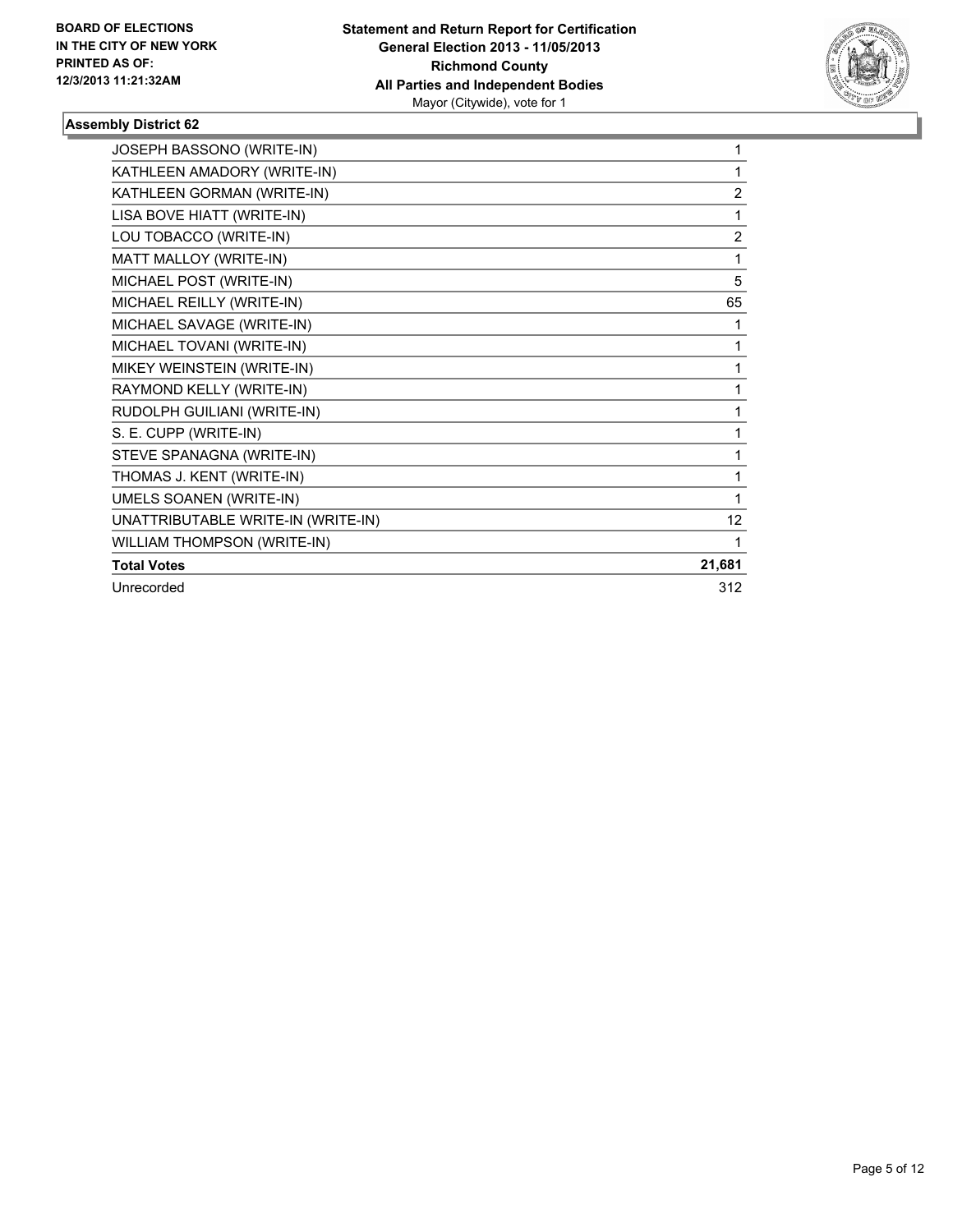

| PUBLIC COUNTER                                           | 18,664         |
|----------------------------------------------------------|----------------|
| <b>EMERGENCY</b>                                         | 3              |
| ABSENTEE/MILITARY                                        | 937            |
| FEDERAL                                                  | 0              |
| SPECIAL PRESIDENTIAL                                     | 0              |
| AFFIDAVIT                                                | 101            |
| <b>Total Ballots</b>                                     | 19,705         |
| Less - Inapplicable Federal/Special Presidential Ballots | 0              |
| <b>Total Applicable Ballots</b>                          | 19,705         |
| BILL DE BLASIO (DEMOCRATIC)                              | 8,452          |
| JOE LHOTA (REPUBLICAN)                                   | 8,643          |
| JOE LHOTA (CONSERVATIVE)                                 | 1,191          |
| BILL DE BLASIO (WORKING FAMILIES)                        | 451            |
| ADOLFO CARRION JR. (INDEPENDENCE)                        | 181            |
| ANTHONY GRONOWICZ (GREEN)                                | 81             |
| JACK HIDARY (JOBS & EDUCATION)                           | 63             |
| JOE LHOTA (TAXES 2 HIGH)                                 | 60             |
| MICHAEL SANCHEZ (LIBERTARIAN)                            | 78             |
| DANIEL B. FEIN (SOCIALIST WORKER)                        | 4              |
| JOSEPH MELARAGNO (AFFORDABLE TMRW)                       | 7              |
| CARL E. PERSON (REFORM)                                  | $\overline{7}$ |
| JACK HIDARY (COMMON SENSE)                               | 15             |
| JIMMY MCMILLAN (RENT IS 2 DAMN HIGH)                     | 41             |
| RANDY CREDICO (TAX WALL STREET)                          | 10             |
| ERICK J. SALGADO (SCHOOL CHOICE)                         | 19             |
| JOE LHOTA (STUDENTS FIRST)                               | 19             |
| SAM SLOAN (WAR VETERANS)                                 | 8              |
| MICHAEL K. GREYS (FREEDOM)                               | 5              |
| MICHAEL J. DILGER (FLOURISH)                             | 2              |
| AMANDA ELLMAN (WRITE-IN)                                 | 1              |
| ANTHONY WEINER (WRITE-IN)                                | 1              |
| CARMINE ANGIOLI (WRITE-IN)                               | 1              |
| CARMINE BIANCO (WRITE-IN)                                | 1              |
| CARMINE BLANCO (WRITE-IN)                                | 1              |
| CHRISTINE QUINN (WRITE-IN)                               | 2              |
| CHRISTOPHER LUTHMAN (WRITE-IN)                           | 1              |
| CHUCK NORRIS (WRITE-IN)                                  | 1              |
| DIANE J. SAVINO (WRITE-IN)                               | 1              |
| <b>GEORGE MCDONALD (WRITE-IN)</b>                        | 1              |
| GREGORY E. LEVIN (WRITE-IN)                              | 1              |
| JODY HAGGERTY (WRITE-IN)                                 | 1              |
| JOHN C. LIU (WRITE-IN)                                   | 1              |
| JOHN CATSIMATIDIS (WRITE-IN)                             | 7              |
| JOHN MANCUSO (WRITE-IN)                                  | 1              |
| JOHN TEST (WRITE-IN)                                     | 2              |
| JOSEPH MCCARTHY (WRITE-IN)                               | 1              |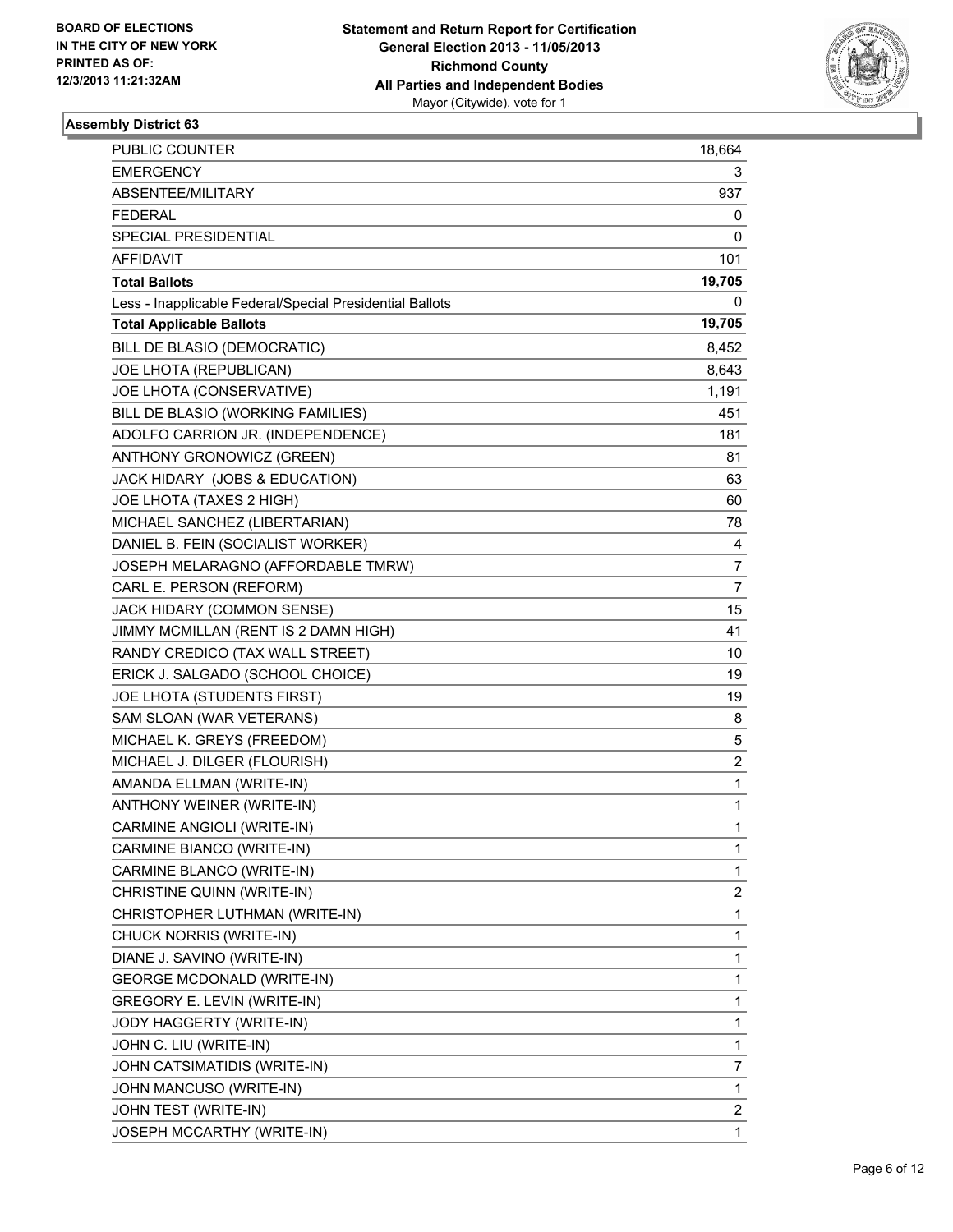

| KATHLEEN DEIGNAN (WRITE-IN)        |                |
|------------------------------------|----------------|
| LOU TOBACCO (WRITE-IN)             |                |
| MATTHEW J. SCAMARDELLA (WRITE-IN)  |                |
| MICHAEL BLOOMBERG (WRITE-IN)       | 3              |
| MICHAEL JOHN ANTE (WRITE-IN)       | 1              |
| MICHAEL POST (WRITE-IN)            |                |
| MICHAEL REILLY (WRITE-IN)          | 24             |
| NICHOLAS M. BILOTTI (WRITE-IN)     |                |
| PAT LYNCH (WRITE-IN)               | 1              |
| RAYMOND KELLY (WRITE-IN)           | 1              |
| SAL ALBANESE (WRITE-IN)            | $\overline{2}$ |
| SARAH PALIN (WRITE-IN)             |                |
| STAFFORD LISS (WRITE-IN)           |                |
| UNATTRIBUTABLE WRITE-IN (WRITE-IN) | 6              |
| WILLIAM THOMPSON (WRITE-IN)        |                |
| <b>WILLIAM THOMSPON (WRITE-IN)</b> |                |
| <b>Total Votes</b>                 | 19,409         |
| Unrecorded                         | 296            |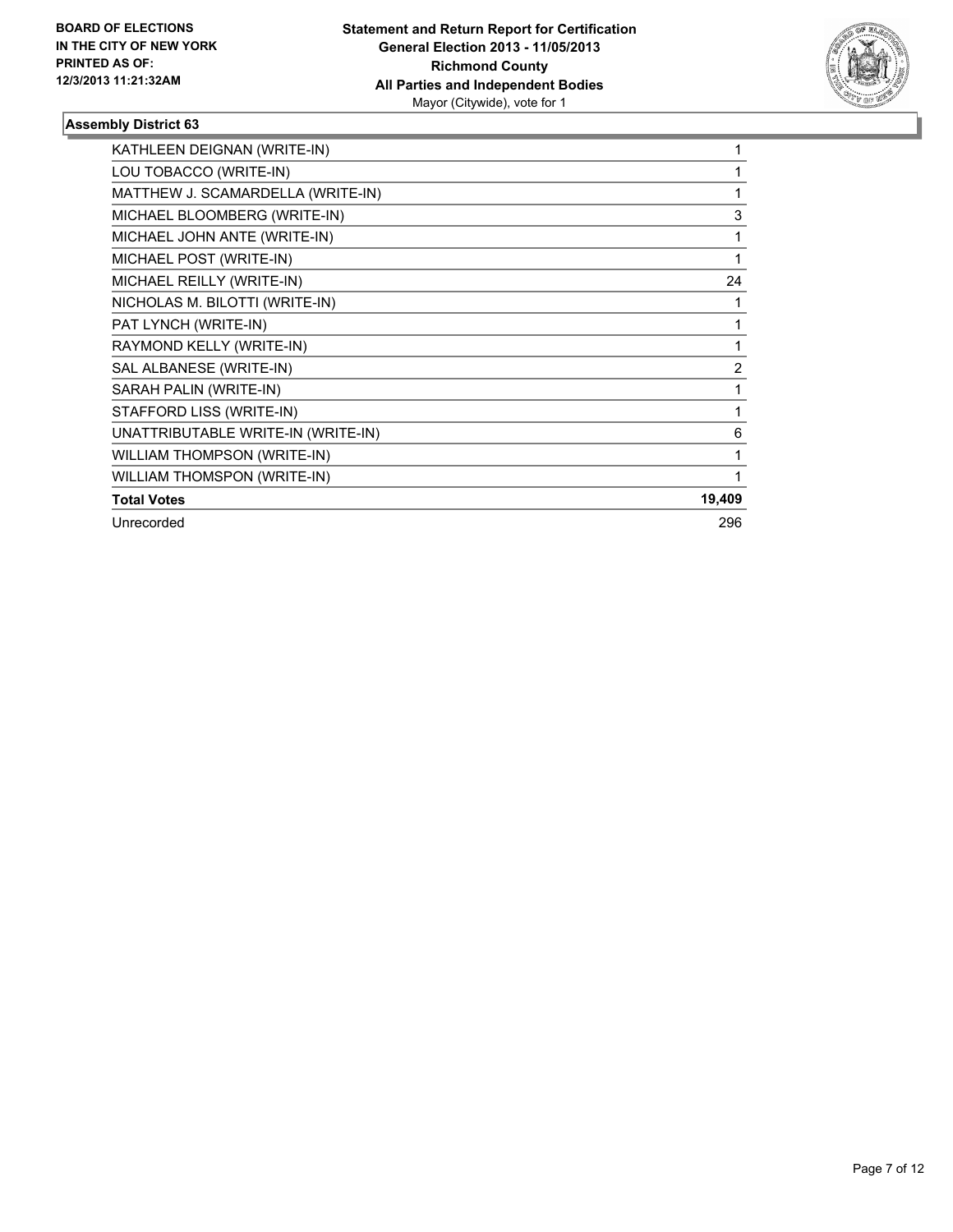

| PUBLIC COUNTER                                           | 14,258                  |
|----------------------------------------------------------|-------------------------|
| <b>EMERGENCY</b>                                         | 2                       |
| ABSENTEE/MILITARY                                        | 755                     |
| <b>FEDERAL</b>                                           | 0                       |
| SPECIAL PRESIDENTIAL                                     | 0                       |
| <b>AFFIDAVIT</b>                                         | 79                      |
| <b>Total Ballots</b>                                     | 15,094                  |
| Less - Inapplicable Federal/Special Presidential Ballots | 0                       |
| <b>Total Applicable Ballots</b>                          | 15,094                  |
| BILL DE BLASIO (DEMOCRATIC)                              | 5,177                   |
| JOE LHOTA (REPUBLICAN)                                   | 7,606                   |
| JOE LHOTA (CONSERVATIVE)                                 | 1,184                   |
| BILL DE BLASIO (WORKING FAMILIES)                        | 324                     |
| ADOLFO CARRION JR. (INDEPENDENCE)                        | 170                     |
| ANTHONY GRONOWICZ (GREEN)                                | 69                      |
| JACK HIDARY (JOBS & EDUCATION)                           | 36                      |
| JOE LHOTA (TAXES 2 HIGH)                                 | 69                      |
| MICHAEL SANCHEZ (LIBERTARIAN)                            | 42                      |
| DANIEL B. FEIN (SOCIALIST WORKER)                        | 6                       |
| JOSEPH MELARAGNO (AFFORDABLE TMRW)                       | 10                      |
| CARL E. PERSON (REFORM)                                  | 6                       |
| JACK HIDARY (COMMON SENSE)                               | 14                      |
| JIMMY MCMILLAN (RENT IS 2 DAMN HIGH)                     | 35                      |
| RANDY CREDICO (TAX WALL STREET)                          | 5                       |
| ERICK J. SALGADO (SCHOOL CHOICE)                         | 13                      |
| JOE LHOTA (STUDENTS FIRST)                               | 12.                     |
| SAM SLOAN (WAR VETERANS)                                 | 4                       |
| MICHAEL K. GREYS (FREEDOM)                               | 0                       |
| MICHAEL J. DILGER (FLOURISH)                             | 0                       |
| ANTHONY WEINER (WRITE-IN)                                | 2                       |
| ARI SPOOL (WRITE-IN)                                     | 1                       |
| <b>ASSATU SHAKYR (WRITE-IN)</b>                          | 1                       |
| CAS HOLLOWAY (WRITE-IN)                                  | 1                       |
| JOHN C. LIU (WRITE-IN)                                   | 1                       |
| JOHN CATSIMATIDIS (WRITE-IN)                             | 5                       |
| JOSEPH V. RUSSO (WRITE-IN)                               | 1                       |
| JOYCE BENSEN (WRITE-IN)                                  | 1                       |
| LEAH GEBHALDT (WRITE-IN)                                 | 1                       |
| LOU REED (WRITE-IN)                                      | 1                       |
| MARC GROSS (WRITE-IN)                                    | 1                       |
| MARK REILLY (WRITE-IN)                                   | 1                       |
| MICHAEL POST (WRITE-IN)                                  | $\overline{\mathbf{c}}$ |
| MICHAEL REILLY (WRITE-IN)                                | 24                      |
| RUDOLPH GUILIANI (WRITE-IN)                              | $\overline{2}$          |
| UNATTRIBUTABLE WRITE-IN (WRITE-IN)                       | 8                       |
| <b>Total Votes</b>                                       | 14,835                  |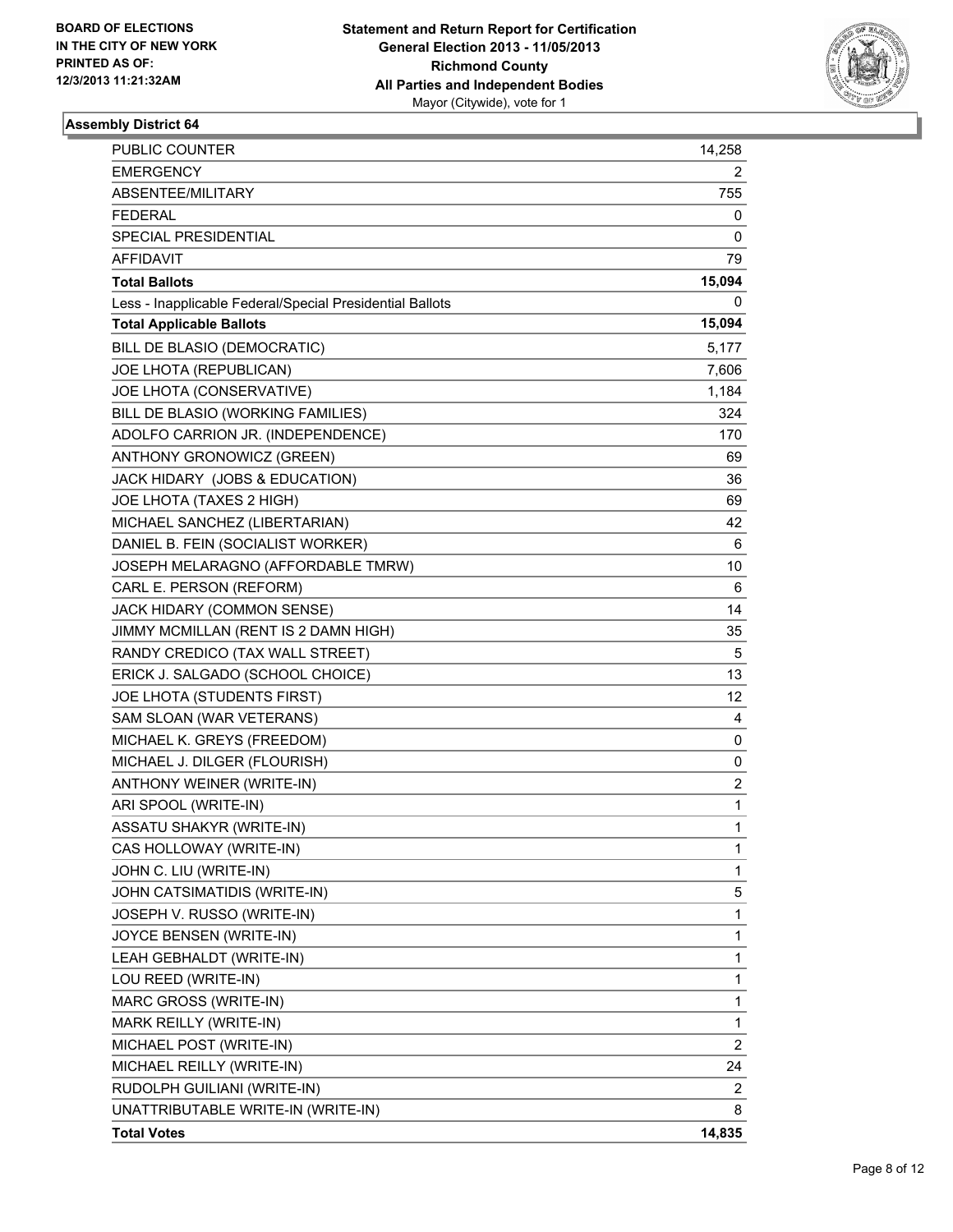**BOARD OF ELECTIONS IN THE CITY OF NEW YORK PRINTED AS OF: 12/3/2013 11:21:32AM**

Unrecorded 259

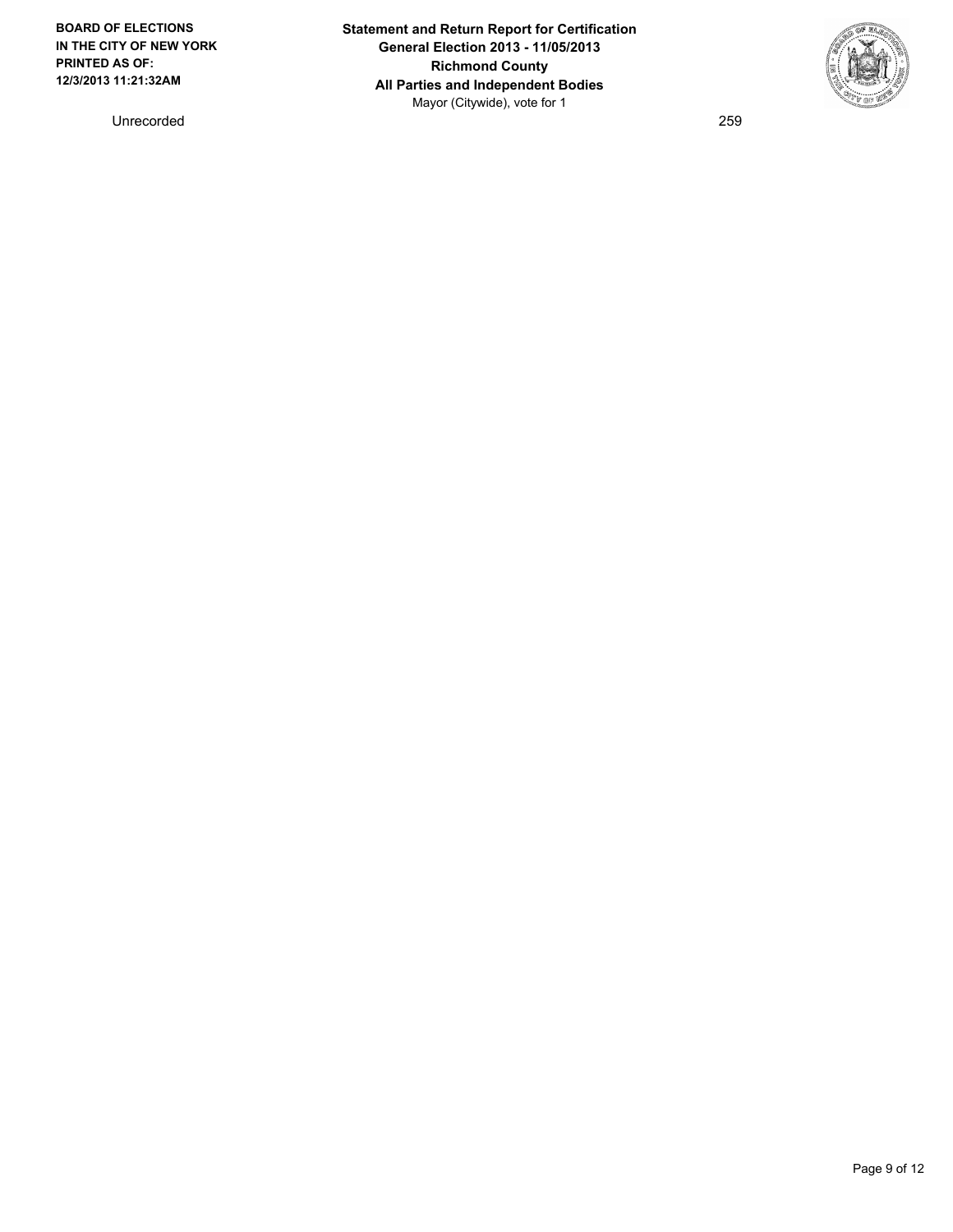

**Total for Mayor (Citywide) - Richmond County**

| <b>PUBLIC COUNTER</b>                                    | 72,119       |
|----------------------------------------------------------|--------------|
| <b>EMERGENCY</b>                                         | 7            |
| ABSENTEE/MILITARY                                        | 3,442        |
| <b>FEDERAL</b>                                           | 0            |
| SPECIAL PRESIDENTIAL                                     | 0            |
| AFFIDAVIT                                                | 447          |
| <b>Total Ballots</b>                                     | 76,015       |
| Less - Inapplicable Federal/Special Presidential Ballots | 0            |
| <b>Total Applicable Ballots</b>                          | 76,015       |
| BILL DE BLASIO (DEMOCRATIC)                              | 31,318       |
| JOE LHOTA (REPUBLICAN)                                   | 33,975       |
| JOE LHOTA (CONSERVATIVE)                                 | 5,203        |
| BILL DE BLASIO (WORKING FAMILIES)                        | 1,789        |
| ADOLFO CARRION JR. (INDEPENDENCE)                        | 702          |
| ANTHONY GRONOWICZ (GREEN)                                | 320          |
| JACK HIDARY (JOBS & EDUCATION)                           | 182          |
| JOE LHOTA (TAXES 2 HIGH)                                 | 304          |
| MICHAEL SANCHEZ (LIBERTARIAN)                            | 238          |
| DANIEL B. FEIN (SOCIALIST WORKER)                        | 39           |
| JOSEPH MELARAGNO (AFFORDABLE TMRW)                       | 31           |
| CARL E. PERSON (REFORM)                                  | 32           |
| JACK HIDARY (COMMON SENSE)                               | 55           |
| JIMMY MCMILLAN (RENT IS 2 DAMN HIGH)                     | 169          |
| RANDY CREDICO (TAX WALL STREET)                          | 43           |
| ERICK J. SALGADO (SCHOOL CHOICE)                         | 81           |
| JOE LHOTA (STUDENTS FIRST)                               | 56           |
| SAM SLOAN (WAR VETERANS)                                 | 37           |
| MICHAEL K. GREYS (FREEDOM)                               | 19           |
| MICHAEL J. DILGER (FLOURISH)                             | 6            |
| ALEX T. ZABLOCKI (WRITE-IN)                              | 1            |
| AMANDA ELLMAN (WRITE-IN)                                 | 1            |
| ANTHONY BENNE (WRITE-IN)                                 | $\mathbf{1}$ |
| ANTHONY WEINER (WRITE-IN)                                | 5            |
| ARI SPOOL (WRITE-IN)                                     | 1            |
| ASSATU SHAKYR (WRITE-IN)                                 | 1            |
| BILL REILLY (WRITE-IN)                                   | 1            |
| BRANDI RENEEPICKUP (WRITE-IN)                            | 1            |
| CARMINE ANGIOLI (WRITE-IN)                               | 1            |
| CARMINE BIANCO (WRITE-IN)                                | 1            |
| CARMINE BLANCO (WRITE-IN)                                | 1            |
| CAS HOLLOWAY (WRITE-IN)                                  | 1            |
| CATE MANN (WRITE-IN)                                     | 1            |
| CHRISTIAN GALLO (WRITE-IN)                               | 1            |
| CHRISTINE QUINN (WRITE-IN)                               | 8            |
| CHRISTOPHER LUTHMAN (WRITE-IN)                           | 1            |
| CHRO MOLLNAN (WRITE-IN)                                  | 1            |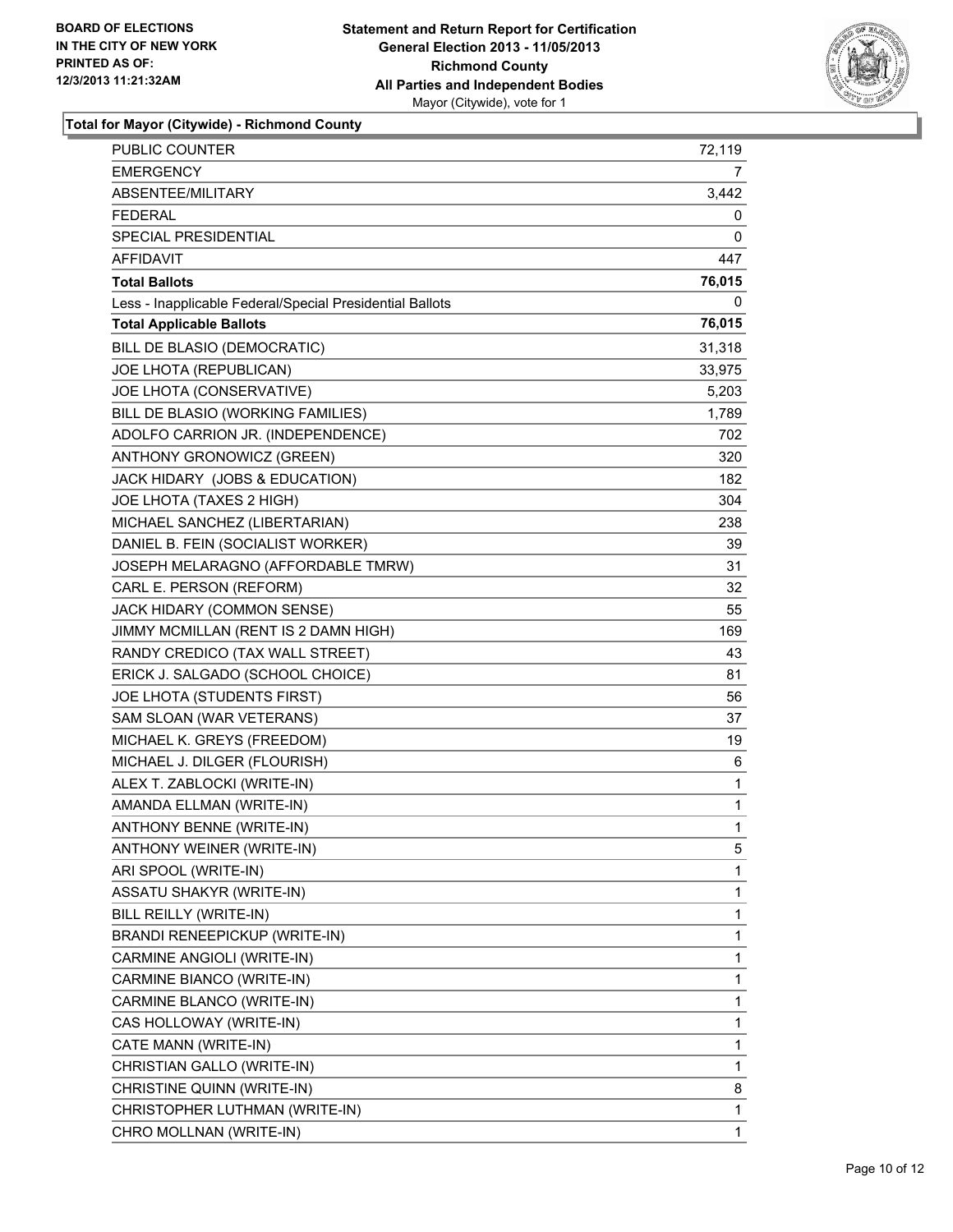

**Total for Mayor (Citywide) - Richmond County**

| CHUCK NORRIS (WRITE-IN)           | 1              |
|-----------------------------------|----------------|
| DANNY PANZELLA (WRITE-IN)         | 1              |
| DIANE J. SAVINO (WRITE-IN)        | 1              |
| DONALD MULLIGAN (WRITE-IN)        | 1              |
| ERIC GIOIA (WRITE-IN)             | 1              |
| ERNEST W. NORRIS (WRITE-IN)       | 1              |
| EUGENE URBANAYYK (WRITE-IN)       | 1              |
| FINN CRAWFORD (WRITE-IN)          | 1              |
| <b>GARY RUSSELL (WRITE-IN)</b>    | 1              |
| <b>GEORGE MCDONALD (WRITE-IN)</b> | 1              |
| GREGORY E. LEVIN (WRITE-IN)       | 1              |
| HOWARD STERN (WRITE-IN)           | 1              |
| JASON MEMA (WRITE-IN)             | 1              |
| JEANNE COLLINI (WRITE-IN)         | 1              |
| JODY HAGGERTY (WRITE-IN)          | 1              |
| JOHN C. LIU (WRITE-IN)            | 3              |
| JOHN CATSIMATIDIS (WRITE-IN)      | 20             |
| JOHN MANCUSO (WRITE-IN)           | 2              |
| JOHN SANTORI (WRITE-IN)           | 1              |
| JOHN TEST (WRITE-IN)              | 5              |
| JOSEPH BASSONO (WRITE-IN)         | 1              |
| JOSEPH MCCARTHY (WRITE-IN)        | 1              |
| JOSEPH V. RUSSO (WRITE-IN)        | 1              |
| JOYCE BENSEN (WRITE-IN)           | 1              |
| JUDITH A. SAPERSTEIN (WRITE-IN)   | 1              |
| KATHLEEN AMADORY (WRITE-IN)       | 1              |
| KATHLEEN DEIGNAN (WRITE-IN)       | 1              |
| KATHLEEN GORMAN (WRITE-IN)        | $\overline{2}$ |
| LEAH GEBHALDT (WRITE-IN)          | 1              |
| LISA BOVE HIATT (WRITE-IN)        | 1              |
| LISA PRICE LATTACLIE (WRITE-IN)   | 1              |
| LOU REED (WRITE-IN)               | 1              |
| LOU TOBACCO (WRITE-IN)            | 3              |
| MARC GROSS (WRITE-IN)             | 1              |
| MARK REILLY (WRITE-IN)            | 1              |
| MATT MALLOY (WRITE-IN)            | 1              |
| MATTHEW J. SCAMARDELLA (WRITE-IN) | 1              |
| MAX BOER JR. (WRITE-IN)           | 1              |
| MICHAEL BLOOMBERG (WRITE-IN)      | 3              |
| MICHAEL GOODWIN (WRITE-IN)        | 1              |
| MICHAEL JOHN ANTE (WRITE-IN)      | 1              |
| MICHAEL POST (WRITE-IN)           | 8              |
| MICHAEL REILLY (WRITE-IN)         | 120            |
| MICHAEL SAVAGE (WRITE-IN)         | 1              |
| MICHAEL TOVANI (WRITE-IN)         | 1              |
| MIHAI BUNAI (WRITE-IN)            | 2              |